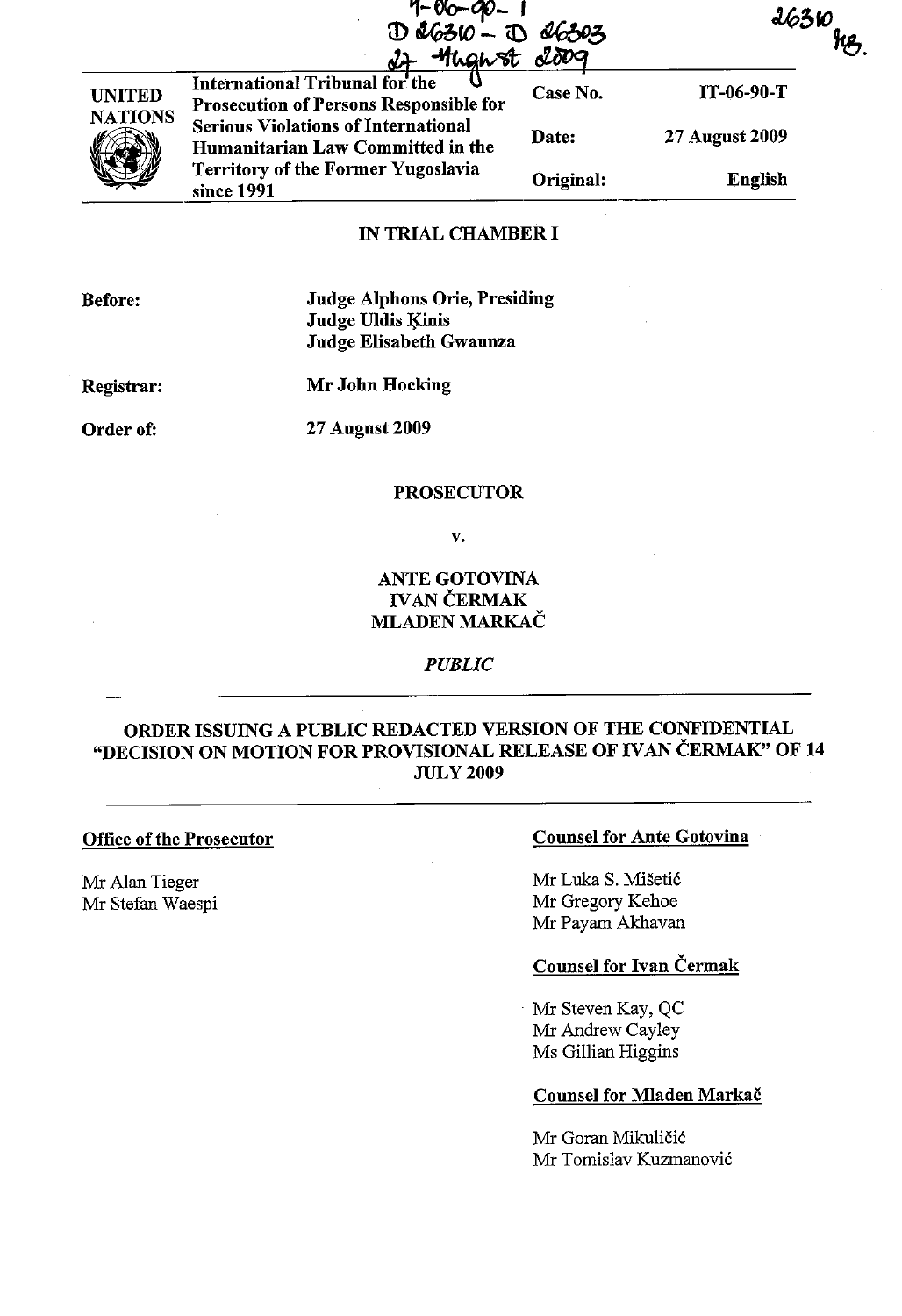**TRIAL CHAMBER I** of the International Tribunal for the Prosecution of Persons Responsible for Serious Violations of International Humanitarian Law Committed in the Territory of the Former Yugoslavia since 1991;

NOTING the Decision on Motion for Provisional Release of Ivan Čermak ("Decision"), issued confidentially on 14 July 2009;

**CONSIDERING** that some of the information contained in the Decision is to remain confidential;

**HEREBY ISSUES** a public redacted version of the Decision.

Done in English and French, the English version being authoritative.

/ Judge Alphons Orie Presiding Judge

Dated this Twenty-seventh day of August 2009 At The Hague The Netherlands

**[Seal of the Tribunal]**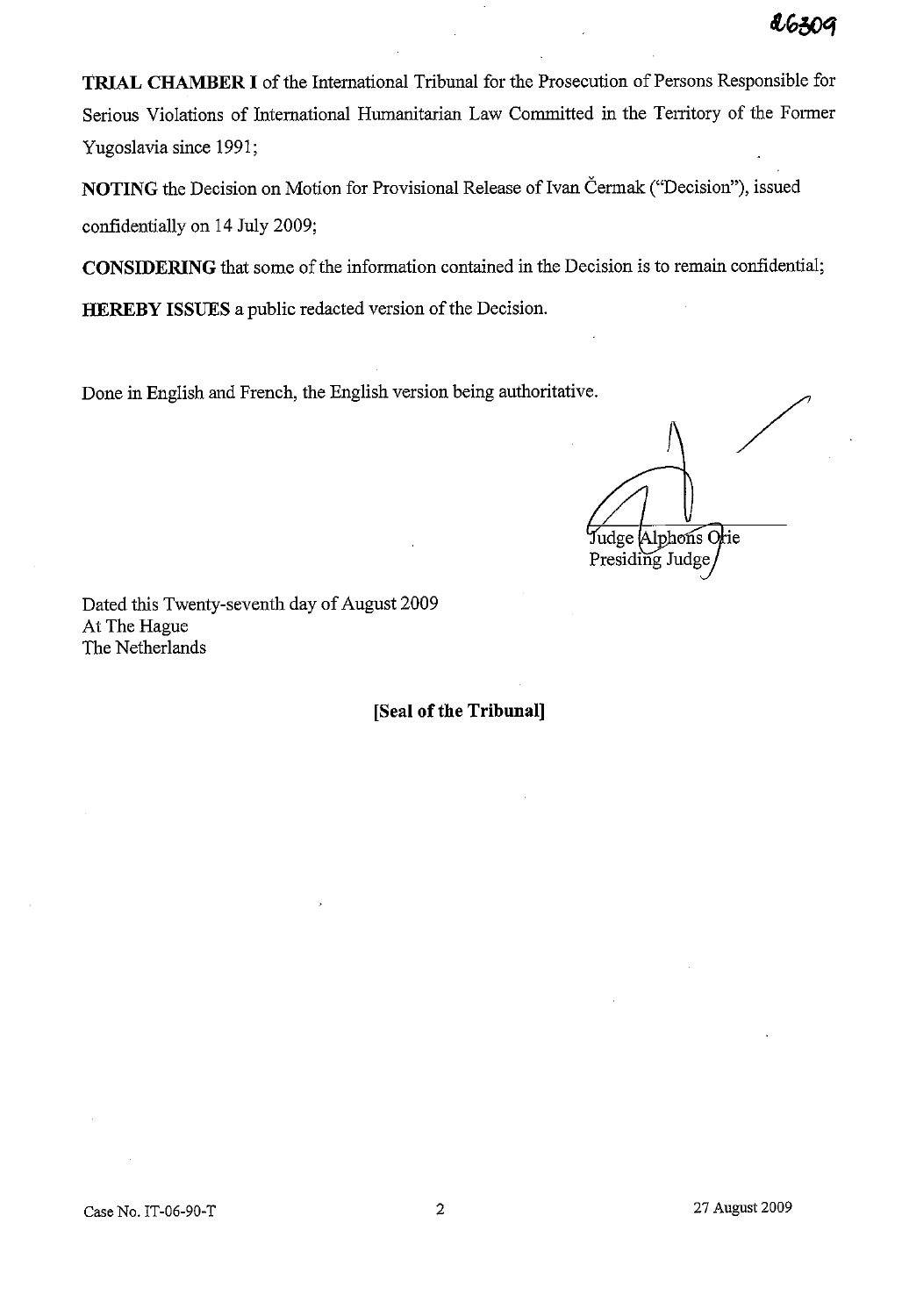| <b>UNITED</b><br><b>NATIONS</b> | International Tribunal for the<br>Prosecution of Persons Responsible for        | Case No.  | IT-06-90-T          |
|---------------------------------|---------------------------------------------------------------------------------|-----------|---------------------|
|                                 | <b>Serious Violations of International</b><br>Humanitarian Law Committed in the | Date:     | <b>14 July 2009</b> |
|                                 | Territory of the Former Yugoslavia<br>since 1991                                | Original: | <b>English</b>      |

# IN TRIAL CHAMBER I

| <b>Before:</b> | <b>Judge Alphons Orie, Presiding</b><br><b>Judge Uldis Kinis</b><br>Judge Elisabeth Gwaunza |
|----------------|---------------------------------------------------------------------------------------------|
| Registrar:     | Mr John Hocking                                                                             |
| Decision of:   | <b>14 July 2009</b>                                                                         |
|                |                                                                                             |

## PROSECUTOR

v.

# ANTE GOTOVINA **IVAN ČERMAK** MLADEN MARKAC

## *PUBLIC REDACTED VERSION*

# DECISION ON MOTION FOR PROVISIONAL RELEASE OF IVAN ČERMAK

### Office of the Prosecutor

Mr Alan Tieger Mr Stefan Waespi

## Counsel for Ante Gotovina

Mr Luka S. Mišetić Mr Gregory Kehoe Mr Payam Akhavan

# Counsel for Ivan Cermak

Mr Steven Kay, QC Mr Andrew Cayley Ms Gillian Higgins

### Counsel for Mladen Markac

Mr Goran Mikuličić Mr Tomislav Kuzmanović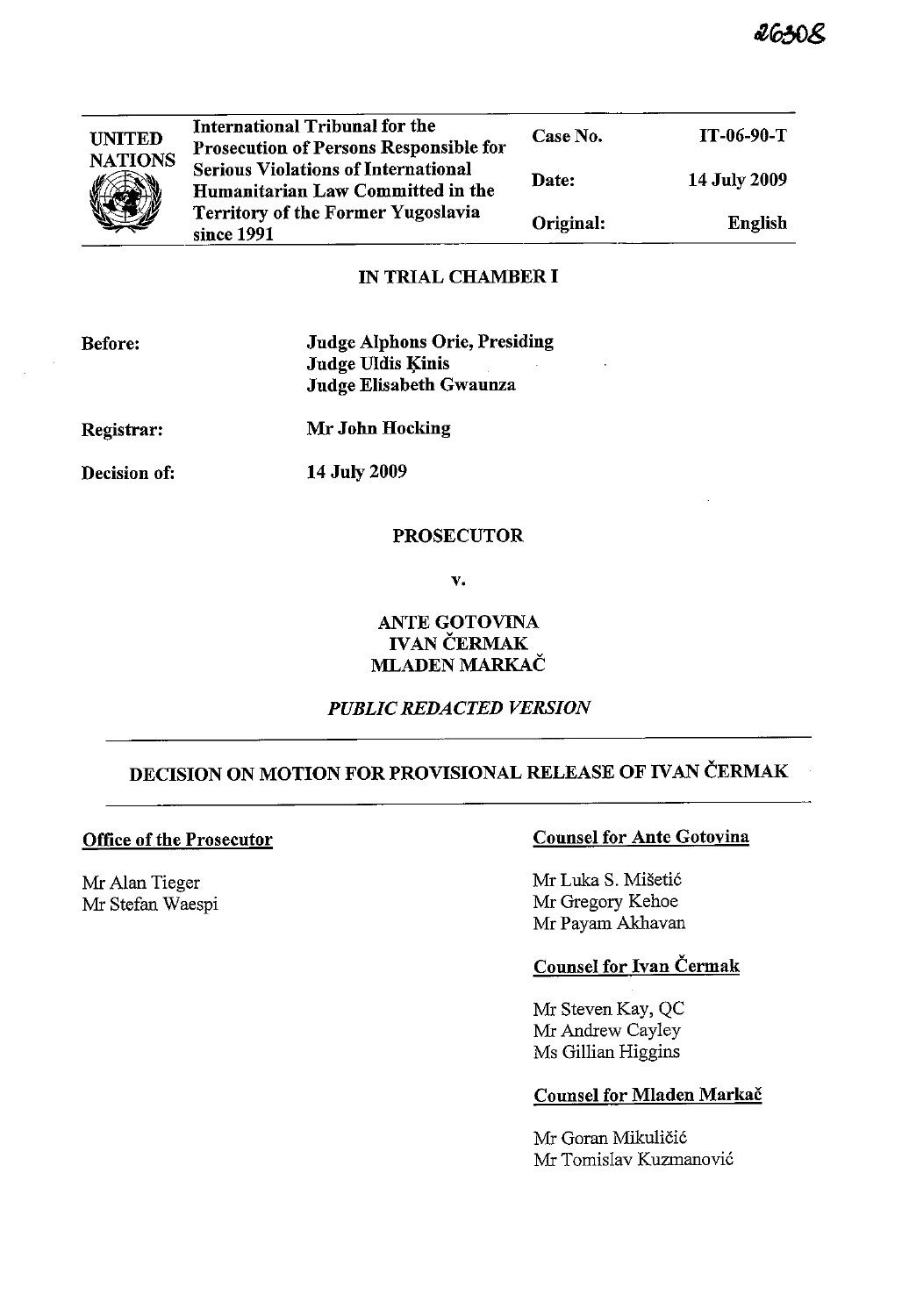### **I. PROCEDURAL BACKGROUND**

I. Mr Cermak was first granted provisional release on 2 December 2004, and returned to the United Nations Detention Unit ("UNDU") on 5 March 2008. 1 On 14 March 2008, the Chamber denied a motion by the Cermak Defence for provisional release, holding that although the requirements of Rule 65 (B) of the Tribunal's Rilles of Procedure and Evidence ("Rilles") for granting provisional release had been met, the commencement of trial on II March 2008 constituted a relevant and material change in circumstances which justified the exercise of the Chamber's discretion not to grant the request.<sup>2</sup> On 18 July 2008, the Chamber granted a further motion by the Čermak Defence for provisional release during the summer recess.<sup>3</sup> In its decision, the Chamber held that the specific requirements set out in Rule 65 (B) of the Rules for granting provisional release had been met, and that the procedural situation at the time constituted a change in circumstances that materially affected the approach taken in the March 2008 Decision.<sup>4</sup> On 2 December 2008, the Chamber again granted a motion by the Cermak Defence for provisional release, this time for the period of the winter recess.<sup>5</sup> On 27 February 2009, the Chamber denied a motion by the Cennak Defence for provisional release, finding that although the requirements of Rule 65 (B) of the Rules had been met, the short duration of the requested provisional release constituted a relevant and material change in circumstances, which justified the Chamber's exercise of its discretion to deny the request.<sup>6</sup> On 3 April 2009, the Chamber issued its decision pursuant to Rule 98 *bis* of the Rules, holding that all three accused had a case to answer on the counts of the indictment. 7

2. On 8 June 2009, the Čermak Defence filed a motion for provisional release. $8$  The Čermak Defence requested that Mr Cermak be provisionally released from 25 July 2009, for a period that the Chamber deemed appropriate and proportionate.<sup>9</sup> On 10 June 2009, the Netherlands filed a letter pursuant to Rule 65 (B) of the Rules stating that it had no objection to the Motion being granted.<sup>10</sup> On 23 June 2009, the Čermak Defence filed a letter from the Government of the Republic of Croatia dated 10 June 2009, providing guarantees in respect of the requested provisional

<sup>&</sup>lt;sup>1</sup> Decision on Interlocutory Appeal against Trial Chamber's Decision Denying Provisional Release, 2 December 2004, para. 44; Order Scheduling Start of Trial and Terminating Provisional Release, 6 February 2008.

 $^{2}$  Decision on Motion for Provisional Release of Ivan Čermak, 14 March 2008 ("March 2008 Decision"), paras 10-11.

<sup>&</sup>lt;sup>3</sup> Decision on Ivan Čermak's Motion for Provisional Release, 18 July 2008 ("July 2008 Decision"), para. 25.

<sup>4</sup> July 2008 Decision, paras 17-21.

<sup>&</sup>lt;sup>5</sup> Decision on Motion for Provisional Release of Ivan Čermak, 2 December 2008 ("December 2008 Decision"), para. 13.

<sup>&</sup>lt;sup>6</sup> Decision on Motion for Provisional Release of Ivan Čermak, 27 February 2009 ("February 2009 Decision"), paras 7-II.

<sup>7</sup> T. 17595-17623 ("Rule 98 *bis* Decision").

<sup>&</sup>lt;sup>8</sup> Ivan Čermak's Motion for Provisional Release Pursuant to Rules 54 and 65, 8 June 2009 ("Motion").

<sup>9</sup> Motion, paras 2, 23-24.

<sup>&</sup>lt;sup>10</sup> Letter by the Ministry of Foreign Affairs, The Netherlands, 10 June 2009. Case No. IT-06-90-T 2 14 July 2009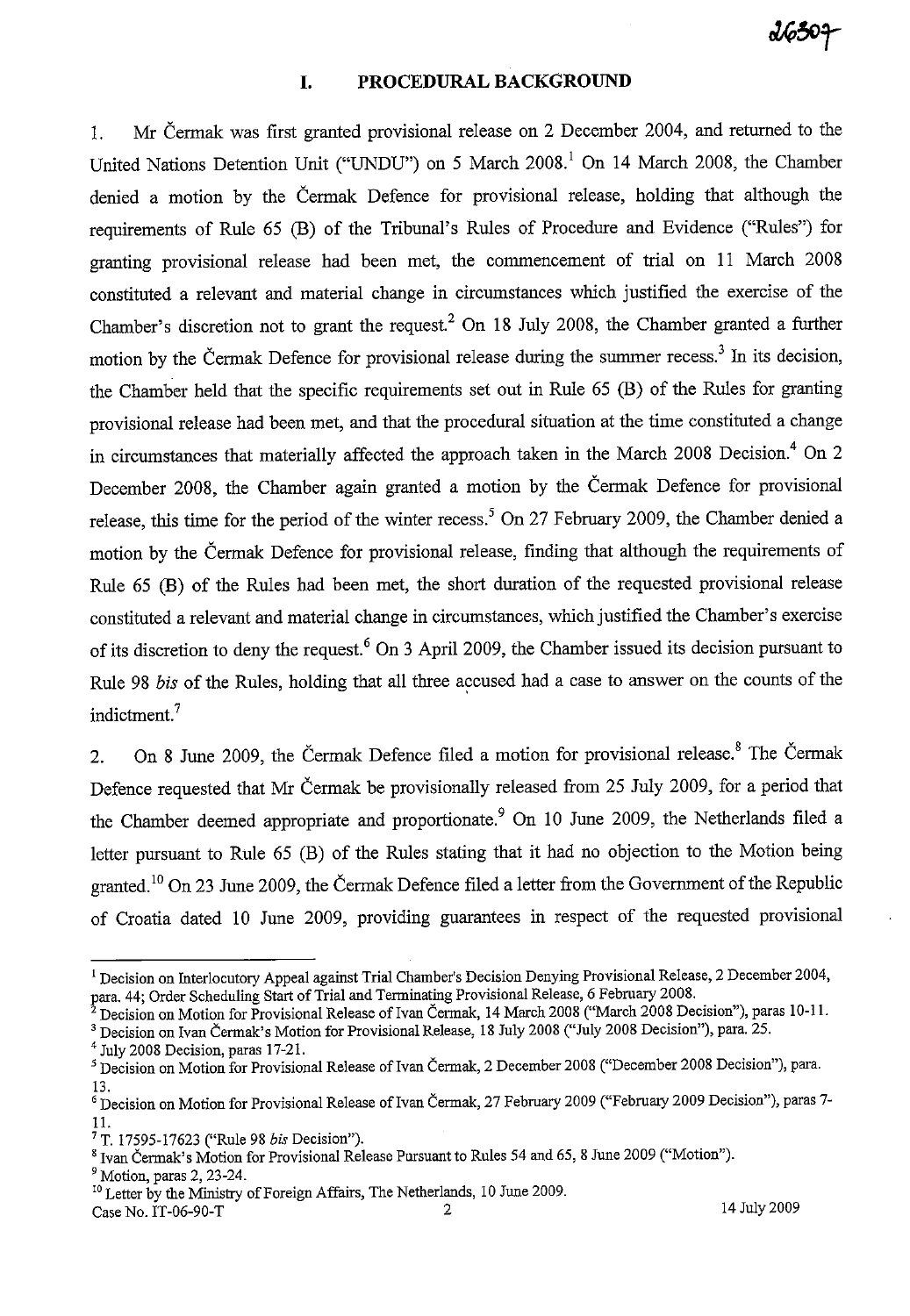release.<sup>11</sup> On 23 June 2009, the Prosecution filed its response, objecting to the Motion.<sup>12</sup> On 29 June 2009, after the Chamber informally granted a request for leave to reply, the Čermak Defence filed a reply to the Prosecution's response.<sup>13</sup>

### **II. SUBMISSIONS**

3. The Čermak Defence submits that there have been relevant and material changes of circumstance since the February 2009 Decision. <sup>14</sup>**In** contrast to the previous circumstances, the presently requested provisional release is duri ng a scheduled court recess, and is of a longer duration than was previously requested.<sup>15</sup> Additionally, the Čermak Defence submits that both the Chamber's Rule 98 *bis* Decision and [REDACTED] amount to a relevant and material change in circumstance.<sup>16</sup> The Cermak Defence further notes that Mr Cermak surrendered to the Tribunal voluntarily, he co-operated with the Prosecution prior to trial, and his conduct during trial has been proper and co-operative.<sup>17</sup> In addition, Mr Čermak agrees to be bound by the same conditions as those ordered by the Chamber in its December 2008 Decision, as well as any other measures the Chamber deems appropriate.<sup>18</sup> The Čermak Defence further submits that the Rule 98 *bis* Decision has neither increased nor decreased the risk of flight of Mr Čermak.<sup>19</sup> Moreover, even if the Chamber were to find an increased risk of flight, the Cermak Defence submits that [REDACTED] presents a sufficiently compelling humanitarian ground to tip the balance in favour of release.<sup>20</sup> The Čermak Defence finally submits that Mr Čermak has never posed a danger to victims, witnesses or other persons, and notes that because the trial is now in the defence phase, any remote risk to prosecution witnesses has ceased to exist.<sup>21</sup> The Cermak Defence and Mr Cermak also offer to take all reasonable steps to eliminate media coverage of Mr Čermak's departure from and return to the  $UNDU.<sup>22</sup>$ 

4. In its Response, the Prosecution agrees that the Chamber's Rule 98 *bis* Decision presents a material change of circumstance since the February 2009 Decision.<sup>23</sup> The Prosecution submits that

<sup>&</sup>lt;sup>11</sup> Ivan Čermak's Submission of the Guarantees of the Republic of Croatia for Provisional Release, 23 June 2009 ("Croatian Guarantee").

<sup>&</sup>lt;sup>12</sup> Prosecution Response to Ivan Čermak's Sixth Motion for Provisional Release, 23 June 2009 ("Response").

<sup>&</sup>lt;sup>13</sup> Defence for Ivan Čermak's Reply to Prosecution's Response to Ivan Čermak's Motion for Provisional Release Pursuant to Rules 54 and 65, 29 June 2009 ("Reply").

**<sup>14</sup>Motion, para. 8.** 

<sup>&</sup>lt;sup>15</sup> Motion, paras 9-10.

<sup>&</sup>lt;sup>16</sup> Motion, paras 11-12.

<sup>&</sup>lt;sup>17</sup> Motion, para. 13.

<sup>&</sup>lt;sup>18</sup> Motion, para. 14.

<sup>&</sup>lt;sup>19</sup> Motion, paras 15-16.

<sup>20</sup> Motion, paras 16-19.

<sup>21</sup> Motion, para. 20.

<sup>22</sup> Motion, para. 21. **23 Response, para. 1.** 

Case No. IT-06-90-T 3 2009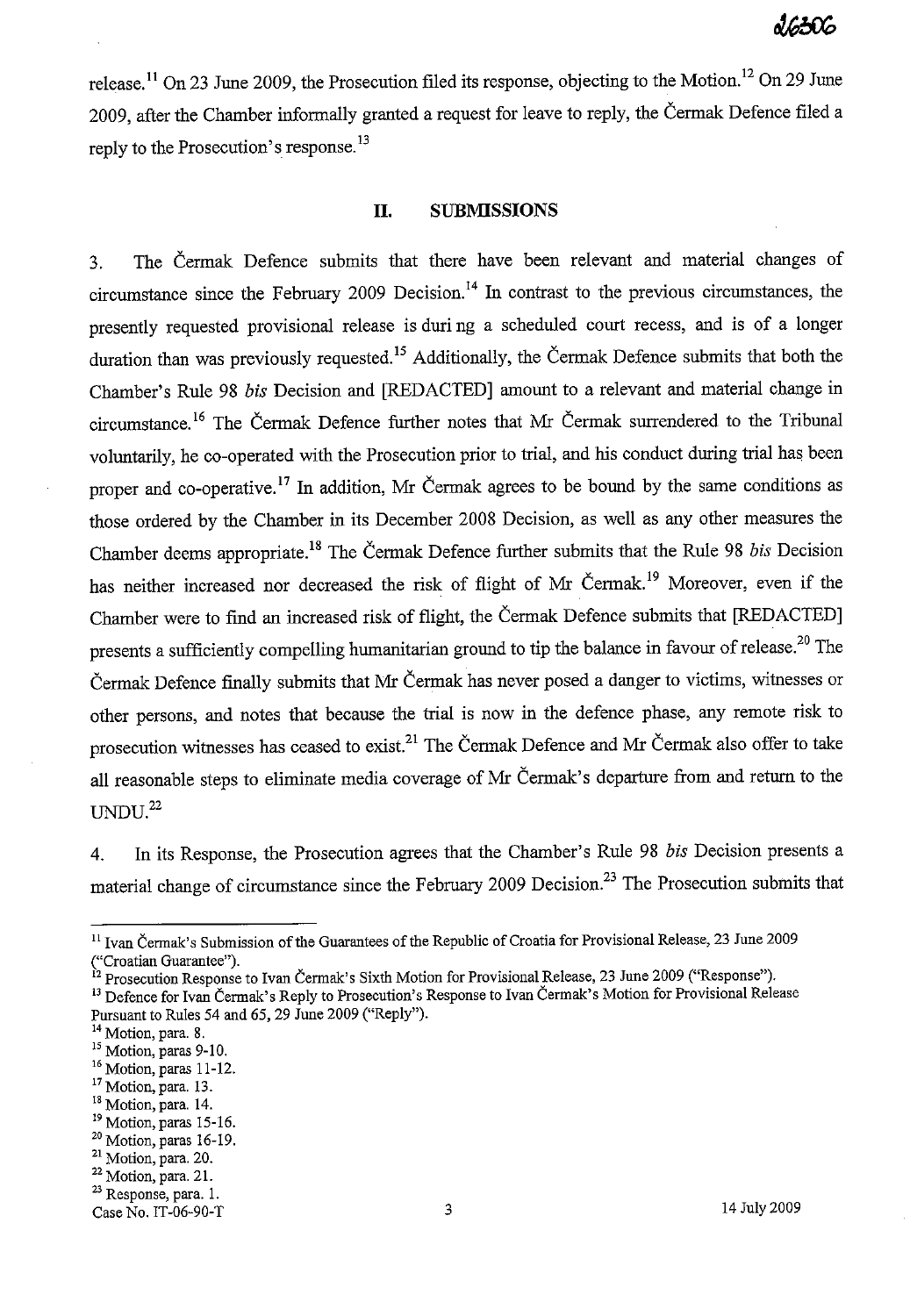the humanitarian ground offered by the Cermak Defence is not of the requisite compelling nature to allow the Chamber to grant the application.<sup>24</sup> Moreover, the Prosecution submits that granting provisional release could undermine the public's confidence in the Tribunal.<sup>25</sup> The Prosecution also submits [REDACTED].<sup>26</sup> The Prosecution finally notes the possible prejudicial effect on victims and witnesses if Mr Cermak were to be provisionally released following a Rule 98 *bis* decision.<sup>27</sup>

5. In its Reply, the Cermak Defence contests the Prosecution's position that the humanitarian ground provided is insufficiently compelling.<sup>28</sup> The Cermak Defence further submits that the circumstances of Mr Cermak's previous periods of release, and its undertaking to eliminate media coverage, sufficiently address any concerns about the public's confidence in the Tribunal.<sup>29</sup>

### **III. APPLICABLE LAW**

6. Rule 65 (B) of the Rules sets out that a Chamber may grant provisional release for an Accused if it is satisfied that the Accused will appear for trial and, if released, will not pose a danger to any victim, witness or other person. Rule 65 of the Rules applies during pre-trial, as well as during the trial.<sup>30</sup> The mentioned conditions are the minimum requirements necessary for granting provisional release. A Chamber has the discretion not to grant the provisional release of an accused even if it is satisfied that these conditions have been met.<sup>31</sup>

7. According to the Appeals Chamber, when considering a provisional release motion at the post-Rule 98 *bis* stage of the proceedings, even when satisfied that sufficient guarantees exist to offset the risk of flight, a Chamber should not exercise its discretion in favour of a grant of provisional release unless compelling humanitarian grounds are present which tip the balance in favour of allowing provisional release.<sup>32</sup> The existence of compelling humanitarian reasons will

 $29$  Reply, para. 9.

<sup>24</sup> Response, paras 4, S-II.

<sup>&</sup>lt;sup>25</sup> Response, para. 12.

<sup>&</sup>lt;sup>26</sup> Response, paras 10-11.

<sup>27</sup> Response para. 12.

<sup>&</sup>lt;sup>28</sup> Reply, paras 4-8.

<sup>&</sup>lt;sup>30</sup> Prosecutor v. Milutinović et al., Decision on Interlocutory Appeal of Denial of Provisional Release During the Winter Recess, Appeals Chamber, 14 December 2006, para. 10.

<sup>&</sup>lt;sup>31</sup> Prosecutor v. Popović et al., Decision on Interlocutory Appeal of Trial Chamber Decision Denying Ljubomir Borovčanin Provisional Release, Appeals Chamber, 1 March 2007 *("Popović* 1 March 2007 Decision"), para. 5; *Proseculor* v. *Milulinovic* el *aI.,* Decision on Milutinovic Motion for Provisional Release, Trial Chamber, 22 May 2007, para. 6.

*<sup>2</sup> Proseculor* v. *Prlic* el *al.,* Decision on Prosecution's Consolidated Appeal Against Decisions to Provisionally Release the Accused Prlic, Stojic, Praljak, Petkovic and Coric, II March 200S, *("Prlic* 11 March 200S Decision") para. 21; *Proseculor* v. *Prlic* el *al.,* Decision on "Prosecution's Appeal from Decision relative ala demande de mise en liberte provisoire de l'accusé Petkovic dated 31 March 2008", 21 April 2008, *("Prlić* 21 April 2008 Decision") paras 15, 17; *Prosecutor v. Prlić et al.*, Decision on "Prosecution's Appeal from Décision relative à la demande de mise en liberté provisoire de l'accuse Prlic dated 7 April200S", 25 Apri1200S, *("Prlic* 25 April 200S Decision") para. 14; *Proseculor*  **v. Prlic et al., Decision on "Prosecution's Appeal from Décision relative à la demande de mise en liberté provisoire de<br>Case No. IT-06-90-T<br>4 July 2009** Case No. IT-06-90-T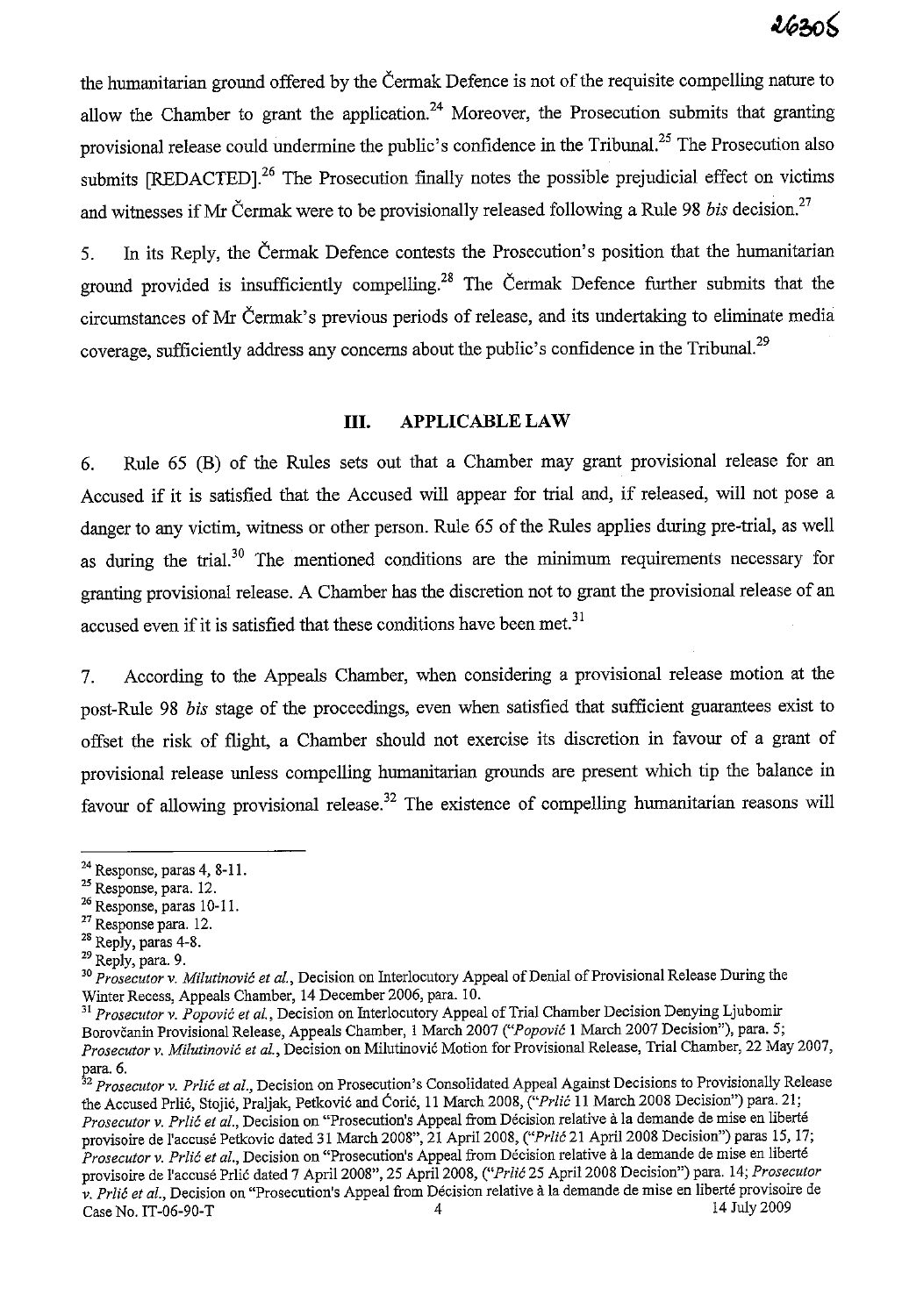only become relevant if the accused has met the aforementioned prerequisite requirements of Rule 65 (B) of the Rules, which must be satisfied for the Chamber to have the discretion to consider granting provisional release.33 Further, the duration of post-Rule 98 *bis* provisional release must be proportionate to the circumstances of the request for provisional release.<sup>34</sup>

8. Where a motion requesting provisional release is filed following the denial of a previous application, it is incumbent upon the accused to satisfy the Chamber that there has been a change in circumstances that materially affects the approach taken in earlier provisional release decisions regarding the same accused. $35$ 

### **IV. DISCUSSION**

9. The Chamber considers that its Rule 98 *bis* Decision constitutes a change in circumstances that materially affects the approach taken in its February 2009 Decision, and warrants a renewed consideration of the risk of flight.<sup>36</sup> On the basis of the Croatian Guarantee, the Chamber is satisfied that the Govermnent of the Republic of Croatia would be willing and able to secure Mr Cermak's attendance before the Tribunal and the compliance with any conditions that may be imposed by the Chamber. In addition, the fact that Mr Cermak surrendered voluntarily to the Tribunal indicates that he would not pose a flight risk.<sup>37</sup> Mr Cermak's proper and co-operative behaviour in court further indicates that he would not pose a flight risk.<sup>38</sup> For these reasons, having considered that the proceedings are in the post-Rule 98 *bis* stage, the Chamber is satisfied that Mr Cermak would return for trial, if provisionally released.

10. As was the case in previous decisions on provisional release for Mr Cermak, the Chamber has received no indication that if released, Mr Cermak would pose a danger to witnesses, victims, or other persons.39 Moreover, nothing arose during his two prior periods of provisional release that suggests that Mr Cermak did not abide by all conditions set by the Chamber. 40 In conclusion, the

 $\frac{14 \text{ July 2009}}{14 \text{ July 2009}}$ 

l'accuse Stojic dated S ApriI200S", 29 April200S *("Prlic* 29 April200S Decisiou"), paras 13-15; *Proseculor* v. *Popovic* el *aI.,* Decision on Consolidated Appeal Against Decision on Borovcanin's *Motion* for Custodial Visit and Decision on Gvero's and Miletić's Motions for Provisional Release During the Break in the Proceedings, 15 May 2008 *("Popovic* 15 May 200S Decision"), paras 23-24.

<sup>&</sup>lt;sup>33</sup> Prlić 21 April 2008 Decision, para. 17.

<sup>34 !</sup>hid.; *Prlic* 25 April200S Decision, para. IS; *Prlic* 29 April200S Decision, para. 20; *Popovic* 15 May 200S Decision, para. 32.

<sup>35</sup>*Popovic* 1 March 2007 Decision, para. 12.

<sup>36</sup>See *Prlic* 11 March 200S Decision, para. 20; *Prlic* 25 April200S Decision, para. 14; *Prlic* 29 April200S Decision, ~aras 13-15; *Popovic* 15 May 200S Decision, para. 30.

<sup>7</sup> See March 200S Decision, para. S; July 200S Decision, para. 19; December 200S Decision, para. 11; February 2009 **Decision, para. 7.** 

<sup>&</sup>lt;sup>38</sup> See July 2008 Decision, para. 19; December 2008 Decision, para. 11; February 2009 Decision, para. 7.

<sup>39</sup> See March 200S Decision, para. 9; July 200S Decision, para. 20; December 200S Decision, para. 12; February 2009 **Decision, para. 8.** 

<sup>40</sup> See February 2009 Decision, para. S.